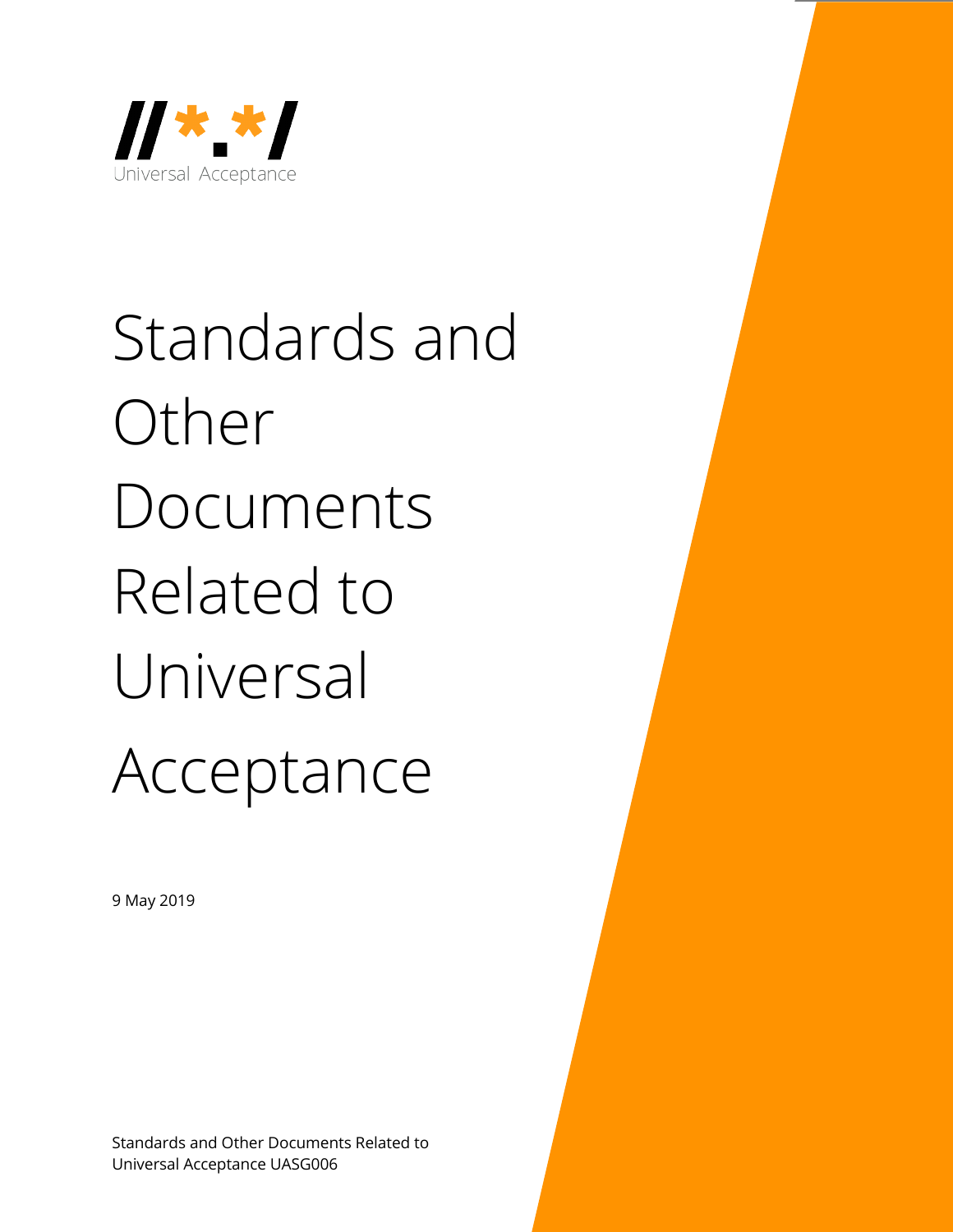## **UASG**

## **Standards and Other Documents Related to Universal Acceptance**

 $\frac{1}{2}$   $\frac{1}{2}$   $\frac{1}{2}$   $\frac{1}{2}$   $\frac{1}{2}$   $\frac{1}{2}$   $\frac{1}{2}$   $\frac{1}{2}$   $\frac{1}{2}$   $\frac{1}{2}$   $\frac{1}{2}$   $\frac{1}{2}$   $\frac{1}{2}$   $\frac{1}{2}$   $\frac{1}{2}$   $\frac{1}{2}$   $\frac{1}{2}$   $\frac{1}{2}$   $\frac{1}{2}$   $\frac{1}{2}$   $\frac{1}{2}$   $\frac{1}{2}$ 

UA006 Last Revised 2019-05-09

| <b>IDNA</b>                                                                                             |                                     |
|---------------------------------------------------------------------------------------------------------|-------------------------------------|
| Internationalized Domain Names for<br>Applications (IDNA): Definitions and<br><b>Document Framework</b> | https://tools.ietf.org/html/rfc5890 |
| Internationalized Domain Names in<br>Applications (IDNA): Protocol                                      | https://tools.ietf.org/html/rfc5891 |
| The Unicode Code Points and<br>Internationalized Domain Names for<br>Applications (IDNA)                | https://tools.ietf.org/html/rfc5892 |
| Right-to-Left Scripts for Internationalized<br>Domain Names for Applications (IDNA)                     | https://tools.ietf.org/html/rfc5893 |
| Internationalized Domain Names for<br>Applications (IDNA): Background,<br>Explanation, and Rationale    | https://tools.ietf.org/html/rfc5894 |
| Mapping Characters for Internationalized<br>Domain Names in Applications (IDNA) 2008                    | https://tools.ietf.org/html/rfc5895 |
| EAI                                                                                                     |                                     |
| Overview and Framework for<br><b>Internationalized Email</b>                                            | https://tools.ietf.org/html/rfc6530 |
| <b>SMTP Extension for Internationalized Email</b>                                                       | https://tools.ietf.org/html/rfc6531 |
| Internationalized Email Headers                                                                         | https://tools.ietf.org/html/rfc6532 |
| Internationalized Delivery Status and<br><b>Disposition Notifications</b>                               | https://tools.ietf.org/html/rfc6533 |
| IMAP Support for UTF-8                                                                                  | https://tools.ietf.org/html/rfc6855 |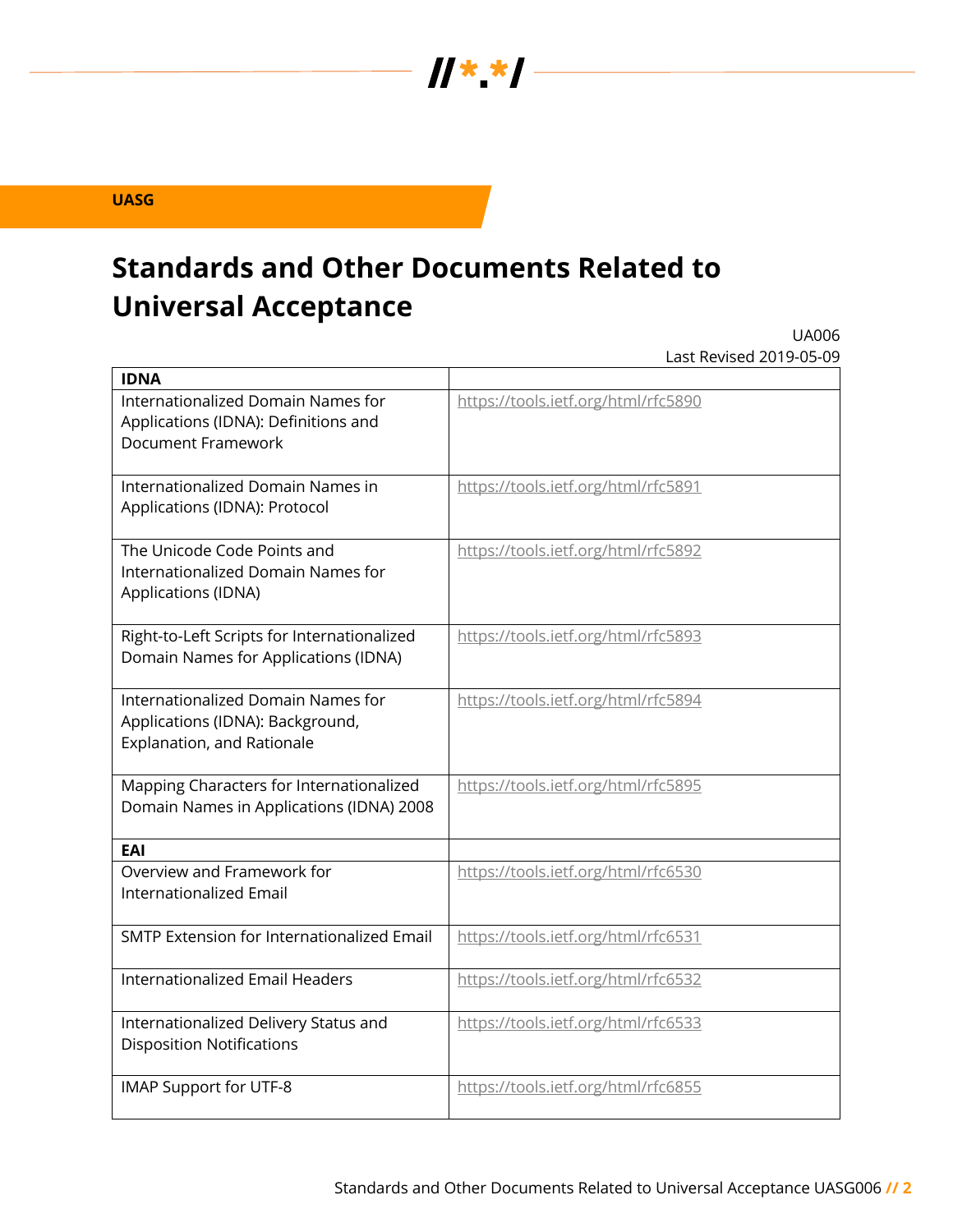

| Post Office Protocol Version 3 (POP3)         | https://tools.ietf.org/html/rfc6856                       |
|-----------------------------------------------|-----------------------------------------------------------|
| Support for UTF-8                             |                                                           |
| Post-Delivery Message Downgrading for         | https://tools.ietf.org/html/rfc6857                       |
| Internationalized Email Messages              |                                                           |
|                                               |                                                           |
| Simplified POP and IMAP Downgrading for       | https://tools.ietf.org/html/rfc6858                       |
| <b>Internationalized Email</b>                |                                                           |
| <b>IRIS</b>                                   |                                                           |
| Internationalized Resource Identifiers (IRIs) | https://tools.ietf.org/html/rfc3987                       |
|                                               |                                                           |
| <b>Other</b>                                  |                                                           |
| Punycode: A Bootstring Encoding of            | https://tools.ietf.org/html/rfc3492                       |
| Unicode                                       |                                                           |
| <b>Unicode &amp; Other Documents</b>          |                                                           |
| <b>UAX15 Unicode Normalization Forms</b>      | https://www.unicode.org/reports/tr15/                     |
|                                               |                                                           |
| <b>UTS36 Unicode Security Considerations</b>  | https://www.unicode.org/reports/tr36/                     |
| <b>UTS39 Unicode Security Mechanisms</b>      | https://www.unicode.org/reports/tr39/                     |
| <b>UTS46 Unicode IDNA Compatibility</b>       | https://www.unicode.org/reports/tr46/                     |
| <b>Processing</b>                             |                                                           |
| <b>W3C Documents on Text Layout</b>           | Chinese: https://www.w3.org/TR/2018/WD-clreq-             |
|                                               | 20181220/                                                 |
|                                               | Arabic: https://www.w3.org/TR/2018/WD-alreq-              |
|                                               | 20180222/                                                 |
|                                               | Indic: https://www.w3.org/TR/2017/WD-ilreq-               |
|                                               | 20170220/                                                 |
|                                               | Hangul: https://www.w3.org/TR/2015/WD-klreq-<br>20150723/ |
| SSAC Advisory on the Use of Emoji in          | https://www.icann.org/en/system/files/files/sac-          |
| <b>Domain Name</b>                            | 095-en.pdf                                                |
|                                               |                                                           |

| <b>Internationalized Domain Names for</b>   | https://tools.ietf.org/html/rfc5890 |
|---------------------------------------------|-------------------------------------|
| <b>Applications (IDNA): Definitions and</b> |                                     |
| <b>Document Framework</b>                   |                                     |
|                                             |                                     |
| Abstract:                                   |                                     |
| This document is part of a collection that, |                                     |
| together, describes the protocol and usage  |                                     |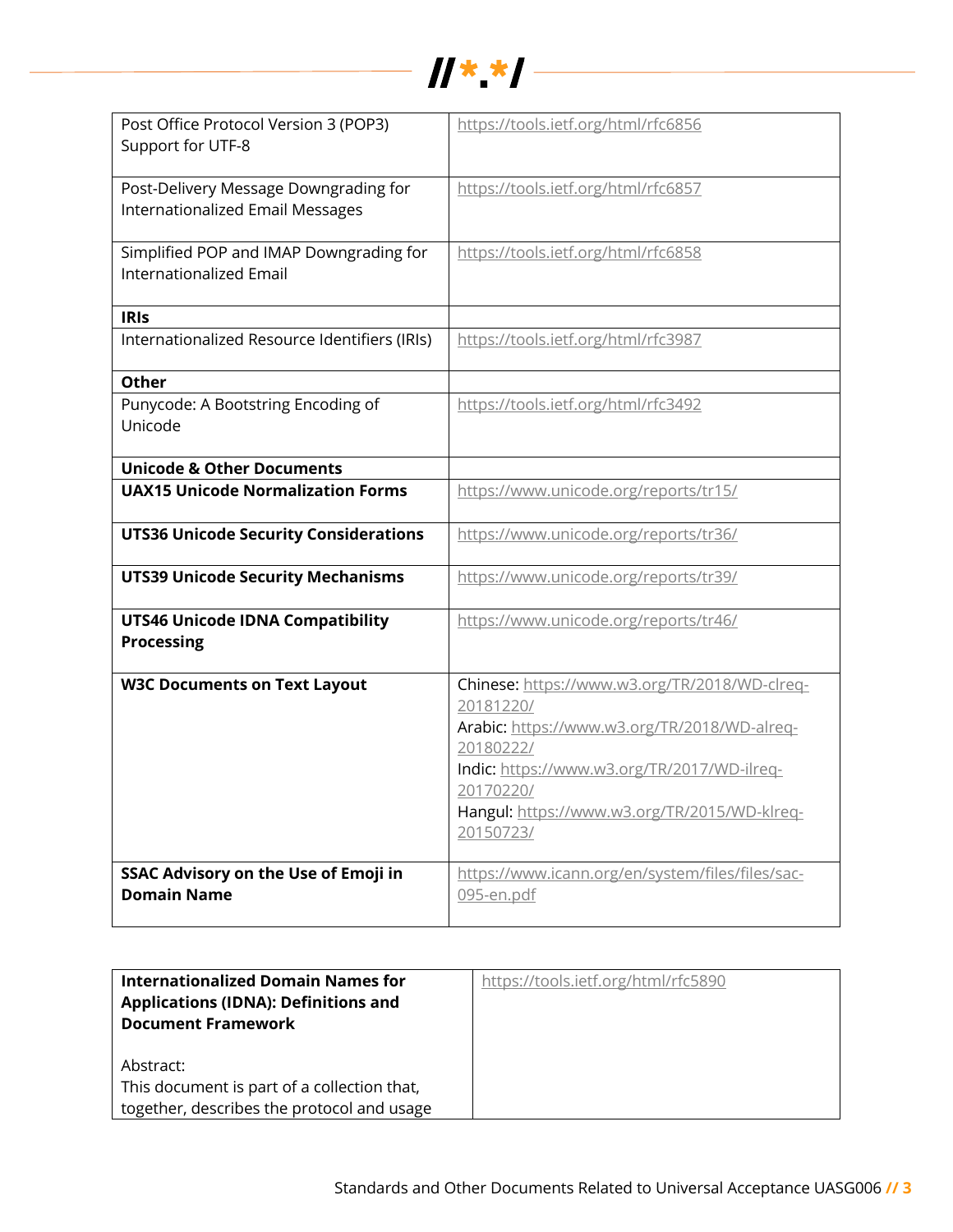

| context for a revision of Internationalized        |                                     |
|----------------------------------------------------|-------------------------------------|
| Domain Names for Applications (IDNA),              |                                     |
| superseding the earlier version. It describes      |                                     |
| the document collection and provides               |                                     |
| definitions and other materials that are           |                                     |
| common to the set.                                 |                                     |
| <b>Internationalized Domain Names in</b>           | https://tools.ietf.org/html/rfc5891 |
| <b>Applications (IDNA): Protocol</b>               |                                     |
|                                                    |                                     |
| Abstract:                                          |                                     |
| This document is the revised protocol              |                                     |
| definition for Internationalized Domain Names      |                                     |
|                                                    |                                     |
| (IDNs). The rationale for changes, relationship    |                                     |
| to the older specification, and important          |                                     |
| terminology are provided in other documents.       |                                     |
| This document specifies the protocol               |                                     |
| mechanism, called Internationalized Domain         |                                     |
| Names in Applications (IDNA), for registering      |                                     |
| and looking up IDNs in a way that does not         |                                     |
| require changes to the DNS itself. IDNA is only    |                                     |
| meant for processing domain names, not free        |                                     |
| text.                                              |                                     |
| The Unicode Code Points and                        | https://tools.ietf.org/html/rfc5892 |
| <b>Internationalized Domain Names for</b>          |                                     |
| <b>Applications (IDNA)</b>                         |                                     |
|                                                    |                                     |
| Abstract:                                          |                                     |
| This document specifies rules for deciding         |                                     |
| whether a code point, considered in isolation      |                                     |
| or in context, is a candidate for inclusion in an  |                                     |
| Internationalized Domain Name (IDN).               |                                     |
|                                                    |                                     |
| It is part of the specification of                 |                                     |
| Internationalizing Domain Names in                 |                                     |
| Applications 2008 (IDNA2008).                      |                                     |
| <b>Right-to-Left Scripts for Internationalized</b> | https://tools.ietf.org/html/rfc5893 |
| <b>Domain Names for Applications (IDNA)</b>        |                                     |
|                                                    |                                     |
| Abstract:                                          |                                     |
| The use of right-to-left scripts in                |                                     |
| Internationalized Domain Names (IDNs) has          |                                     |
| presented several challenges. This memo            |                                     |
| provides a new Bidi rule for Internationalized     |                                     |
| Domain Names for Applications (IDNA) labels,       |                                     |
| based on the problems encountered with             |                                     |
| some scripts as well as shortcomings in the        |                                     |
| 2003 IDNA Bidi criterion.                          |                                     |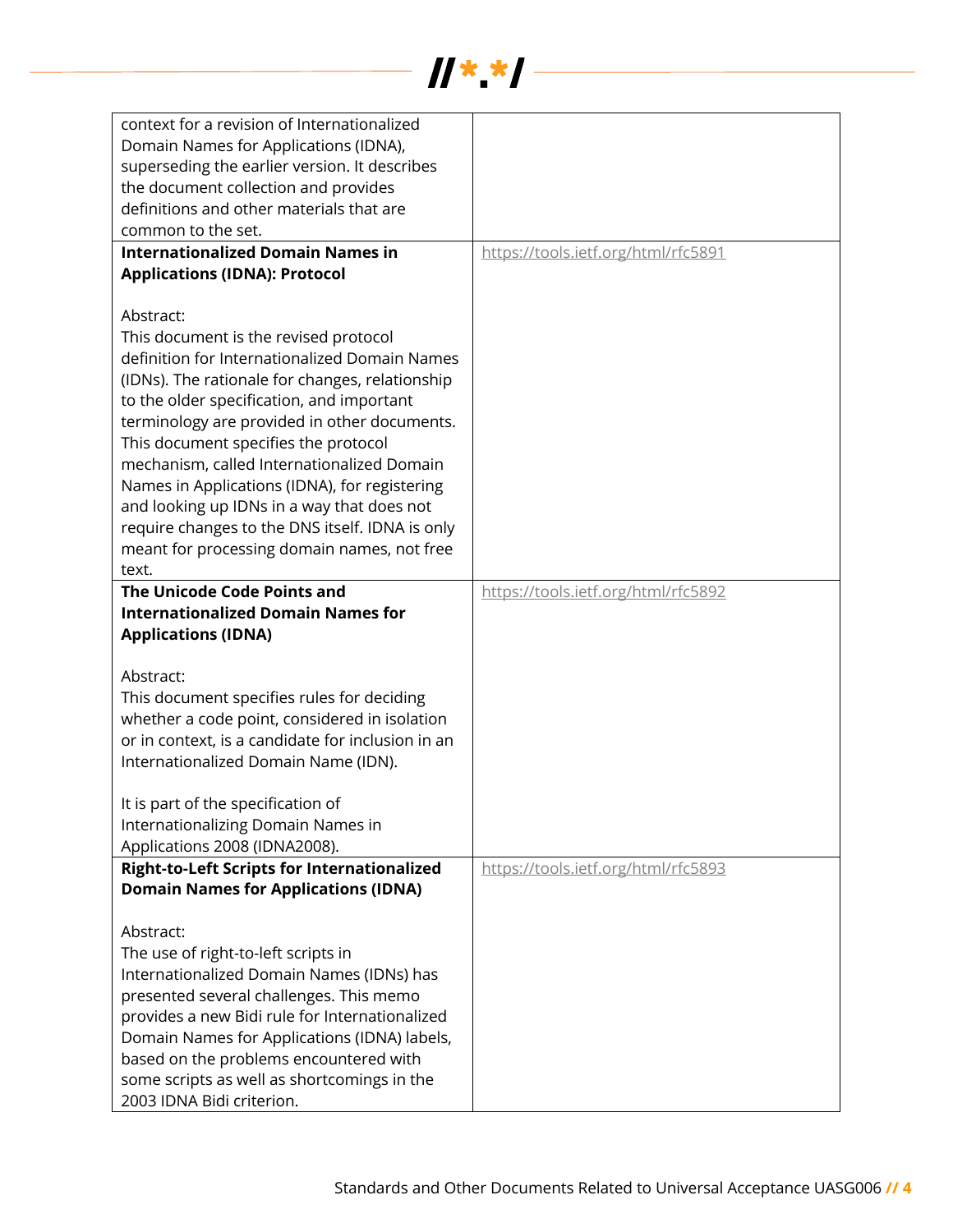

| <b>Internationalized Domain Names for</b>        | https://tools.ietf.org/html/rfc5894 |
|--------------------------------------------------|-------------------------------------|
| <b>Applications (IDNA): Background,</b>          |                                     |
| <b>Explanation, and Rationale</b>                |                                     |
|                                                  |                                     |
|                                                  |                                     |
| Abstract:                                        |                                     |
| Several years have passed since the original     |                                     |
| protocol for Internationalized Domain Names      |                                     |
|                                                  |                                     |
| (IDNs) was completed and deployed.               |                                     |
|                                                  |                                     |
| During that time, a number of issues have        |                                     |
|                                                  |                                     |
| surfaced, including the need to update the       |                                     |
| system to deal with newer versions of Unicode.   |                                     |
| Some of these issues require tuning of the       |                                     |
| existing protocols and tables on which they      |                                     |
| depend. This document provides an overview       |                                     |
|                                                  |                                     |
| of a revised system and provides explanatory     |                                     |
| material for its components.                     |                                     |
| <b>Mapping Characters for Internationalized</b>  | https://tools.ietf.org/html/rfc5895 |
| <b>Domain Names in Applications (IDNA) 2008</b>  |                                     |
|                                                  |                                     |
|                                                  |                                     |
| Abstract:                                        |                                     |
| In the original version of the Internationalized |                                     |
| Domain Names in Applications (IDNA) protocol,    |                                     |
| any Unicode code points taken from user input    |                                     |
|                                                  |                                     |
| were mapped into a set of Unicode code points    |                                     |
| that "made sense" and then encoded and           |                                     |
| passed to the Domain Name System (DNS).          |                                     |
|                                                  |                                     |
| The IDNA2008 protocol (described in RFCs         |                                     |
|                                                  |                                     |
| 5890, 5891, 5892, and 5893) presumes that the    |                                     |
| input to the protocol comes from a set of        |                                     |
| "permitted" code points, which it then encodes   |                                     |
| and passes to the DNS, but does not specify      |                                     |
| what to do with the result of user input. This   |                                     |
| document describes the actions that can be       |                                     |
|                                                  |                                     |
| taken by an implementation between receiving     |                                     |
| user input and passing permitted code points     |                                     |
| to the new IDNA protocol.                        |                                     |
| <b>Overview and Framework for</b>                | https://tools.ietf.org/html/rfc6530 |
| <b>Internationalized Email</b>                   |                                     |
|                                                  |                                     |
|                                                  |                                     |
| Abstract:                                        |                                     |
| Full use of electronic mail throughout the       |                                     |
| world requires that (subject to other            |                                     |
| constraints) people be able to use close         |                                     |
| variations on their own names (written           |                                     |
|                                                  |                                     |
| correctly in their own languages and scripts) as |                                     |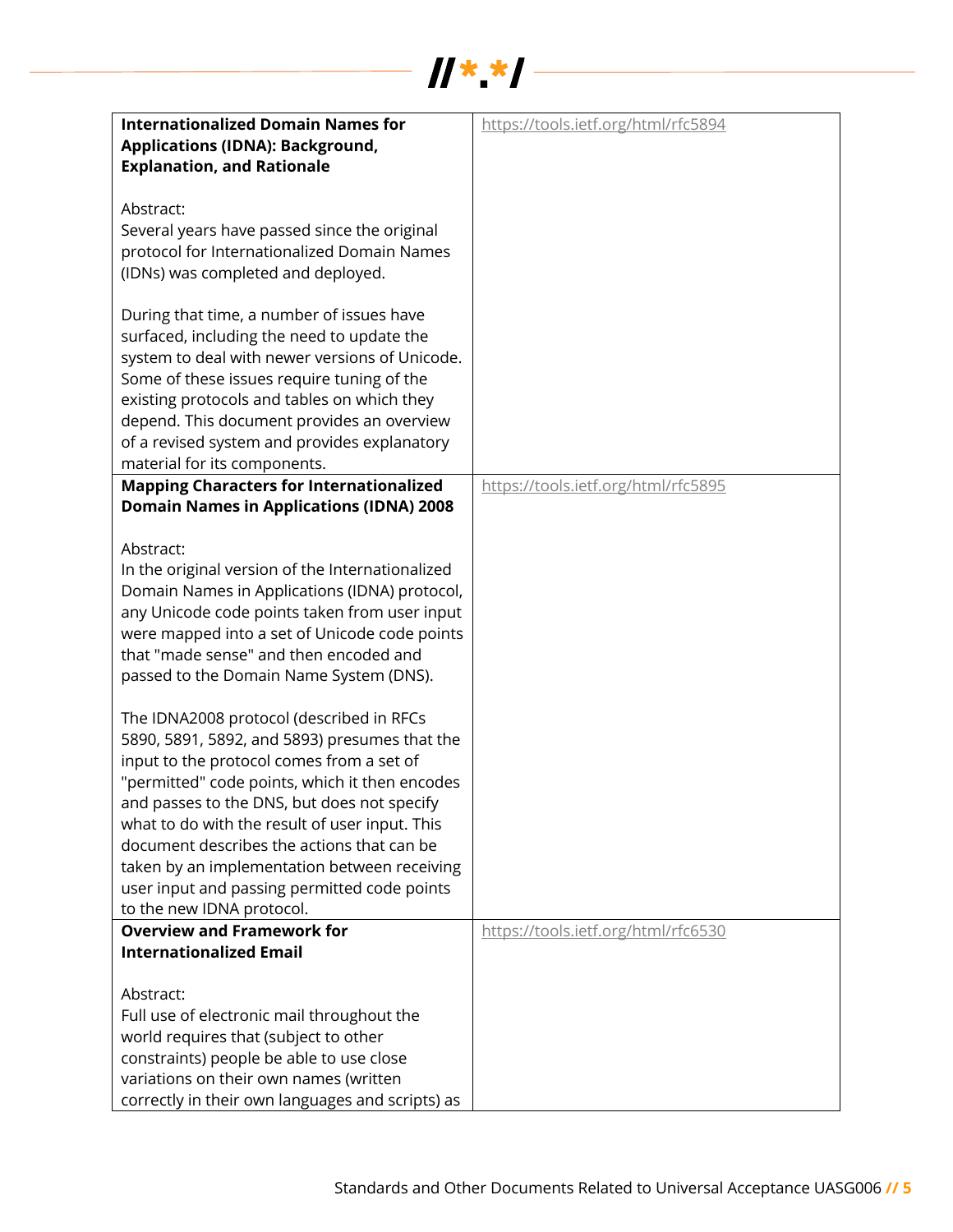

| mailbox names in email addresses. This                                           |                                     |
|----------------------------------------------------------------------------------|-------------------------------------|
| document introduces a series of specifications                                   |                                     |
| that define mechanisms and protocol                                              |                                     |
| extensions needed to fully support                                               |                                     |
| internationalized email addresses. These                                         |                                     |
| changes include an SMTP extension and                                            |                                     |
| extension of email header syntax to                                              |                                     |
| accommodate UTF-8 data. The document set                                         |                                     |
| also includes discussion of key assumptions                                      |                                     |
| and issues in deploying fully internationalized                                  |                                     |
| email. This document is a replacement for RFC                                    |                                     |
| 4952; it reflects additional issues identified                                   |                                     |
| since that document was published.                                               |                                     |
| <b>SMTP Extension for Internationalized Email</b>                                |                                     |
|                                                                                  | https://tools.ietf.org/html/rfc6531 |
| Abstract:                                                                        |                                     |
|                                                                                  |                                     |
| This document specifies an SMTP extension for                                    |                                     |
| transport and delivery of email messages with                                    |                                     |
| internationalized email addresses or header                                      |                                     |
| information.                                                                     |                                     |
| <b>Internationalized Email Headers</b>                                           | https://tools.ietf.org/html/rfc6532 |
|                                                                                  |                                     |
| Abstract:                                                                        |                                     |
| Internet mail was originally limited to 7-bit                                    |                                     |
| ASCII. MIME added support for the use of 8-bit                                   |                                     |
| character sets in body parts, and also defined                                   |                                     |
| an encoded-word construct so other character                                     |                                     |
| sets could be used in certain header field                                       |                                     |
| values. However, full internationalization of                                    |                                     |
| electronic mail requires additional                                              |                                     |
| enhancements to allow the use of Unicode,                                        |                                     |
| including characters outside the ASCII                                           |                                     |
| repertoire, in mail addresses as well as direct                                  |                                     |
| use of Unicode in header fields like "From:",                                    |                                     |
| "To:", and "Subject:", without requiring the use                                 |                                     |
| of complex encoded-word constructs. This                                         |                                     |
| document specifies an enhancement to the                                         |                                     |
|                                                                                  |                                     |
| Internet Message Format and to MIME that                                         |                                     |
| allows use of Unicode in mail addresses and                                      |                                     |
| most header field content.                                                       |                                     |
|                                                                                  |                                     |
|                                                                                  |                                     |
| This specification updates Section 6.4 of RFC                                    |                                     |
| 2045 to eliminate the restriction prohibiting the                                |                                     |
| use of non-identity content-transfer-encodings                                   |                                     |
| on subtypes of "message/".                                                       |                                     |
| <b>Internationalized Delivery Status and</b><br><b>Disposition Notifications</b> | https://tools.ietf.org/html/rfc6533 |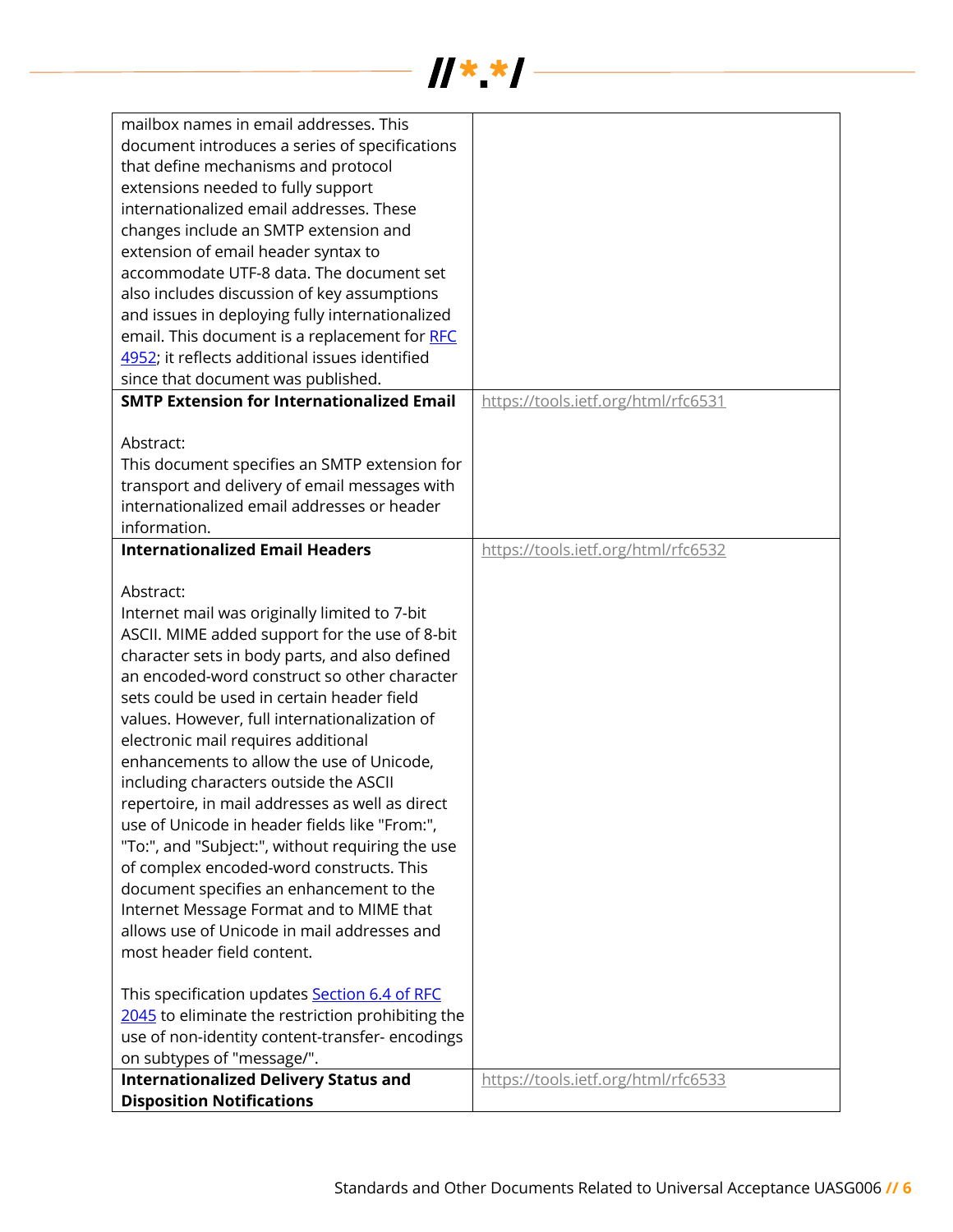

| Abstract:<br>Delivery status notifications (DSNs) are critical<br>to the correct operation of an email system.<br>However, the existing Draft Standards (RFC<br>3461, RFC 3464, RFC 6522) are currently limited<br>to ASCII text in the machine-readable portions<br>of the protocol. This specification adds a new<br>address type for international email addresses<br>so an original recipient address with non-ASCII<br>characters can be correctly preserved even<br>after downgrading. This also provides updated<br>content return media types for delivery status<br>notifications and message disposition<br>notifications to support use of the new address<br>type. This document extends RFC 3461, RFC<br>3464, RFC 3798, and RFC 6522. |                                     |
|-----------------------------------------------------------------------------------------------------------------------------------------------------------------------------------------------------------------------------------------------------------------------------------------------------------------------------------------------------------------------------------------------------------------------------------------------------------------------------------------------------------------------------------------------------------------------------------------------------------------------------------------------------------------------------------------------------------------------------------------------------|-------------------------------------|
| <b>IMAP Support for UTF-8</b>                                                                                                                                                                                                                                                                                                                                                                                                                                                                                                                                                                                                                                                                                                                       | https://tools.ietf.org/html/rfc6855 |
| Abstract:<br>This specification extends the Internet Message<br>Access Protocol (IMAP) to support UTF-8<br>encoded international characters in user<br>names, mail addresses, and message headers.<br>This specification replaces RFC 5738.<br><b>Post Office Protocol Version 3 (POP3)</b><br><b>Support for UTF-8</b>                                                                                                                                                                                                                                                                                                                                                                                                                             | https://tools.ietf.org/html/rfc6856 |
| Abstract:<br>This specification extends the Post Office<br>Protocol version 3 (POP3) to support<br>international strings encoded in UTF-8 in<br>usernames, passwords, mail addresses,<br>message headers, and protocol-level text<br>strings.                                                                                                                                                                                                                                                                                                                                                                                                                                                                                                       |                                     |
| <b>Post-Delivery Message Downgrading for</b>                                                                                                                                                                                                                                                                                                                                                                                                                                                                                                                                                                                                                                                                                                        | https://tools.ietf.org/html/rfc6857 |
| <b>Internationalized Email Messages</b><br>Abstract:<br>The Email Address Internationalization<br>(SMTPUTF8) extension to SMTP allows Unicode<br>characters encoded in UTF-8 and outside the<br>ASCII repertoire in mail header fields.<br>Upgraded POP and IMAP servers support<br>internationalized messages. If a POP or IMAP<br>client does not support Email Address<br>Internationalization, a POP or IMAP server                                                                                                                                                                                                                                                                                                                             |                                     |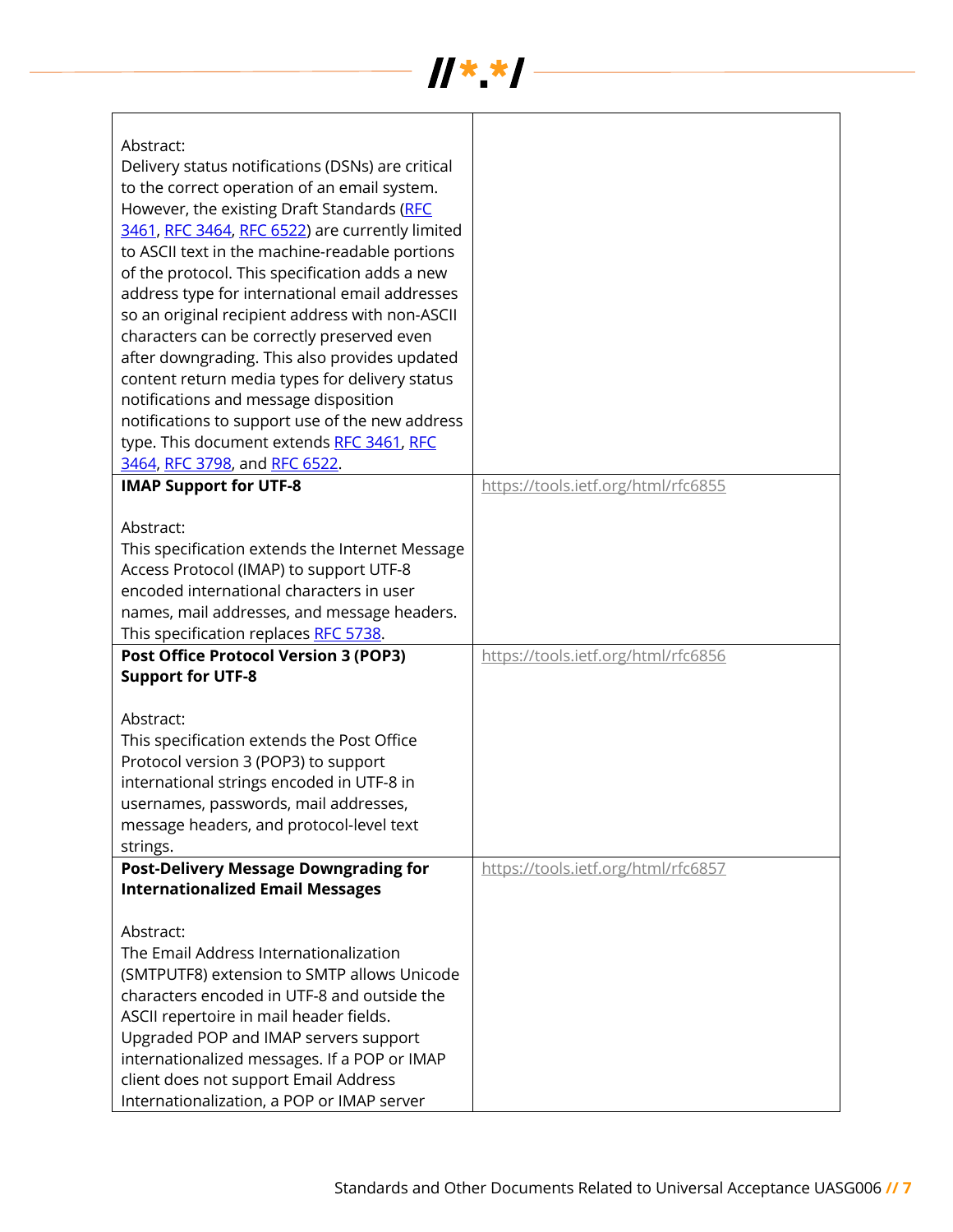

| cannot deliver internationalized messages to<br>the client and cannot remove the message. To<br>avoid that situation, this document describes a<br>mechanism for converting internationalized<br>messages into the traditional message format.<br>As part of the conversion process, message<br>elements that require internationalized<br>treatment are recoded or removed, and<br>receivers are able to recognize that they<br>received messages containing such elements,<br>even if they cannot process the<br>internationalized elements. |                                     |
|------------------------------------------------------------------------------------------------------------------------------------------------------------------------------------------------------------------------------------------------------------------------------------------------------------------------------------------------------------------------------------------------------------------------------------------------------------------------------------------------------------------------------------------------|-------------------------------------|
| <b>Simplified POP and IMAP Downgrading for</b>                                                                                                                                                                                                                                                                                                                                                                                                                                                                                                 | https://tools.ietf.org/html/rfc6858 |
| <b>Internationalized Email</b>                                                                                                                                                                                                                                                                                                                                                                                                                                                                                                                 |                                     |
| Abstract:<br>This document specifies a method for IMAP<br>and POP servers to serve internationalized<br>messages to conventional clients. The<br>specification is simple, easy to implement, and<br>provides only rudimentary results.                                                                                                                                                                                                                                                                                                         |                                     |
| <b>Internationalized Resource Identifiers (IRIs)</b>                                                                                                                                                                                                                                                                                                                                                                                                                                                                                           | https://tools.ietf.org/html/rfc3987 |
| Abstract:<br>This document defines a new protocol<br>element, the Internationalized Resource<br>Identifier (IRI), as a complement to the Uniform<br>Resource Identifier (URI). An IRI is a sequence<br>of characters from the Universal Character Set<br>(Unicode/ISO 10646). A mapping from IRIs to<br>URIs is defined, which means that IRIs can be<br>used instead of URIs, where appropriate, to<br>identify resources.                                                                                                                    |                                     |
| The approach of defining a new protocol<br>element was chosen instead of extending or<br>changing the definition of URIs. This was done<br>in order to allow a clear distinction and to<br>avoid incompatibilities with existing software.<br>Guidelines are provided for the use and<br>deployment of IRIs in various protocols,<br>formats, and software components that<br>currently deal with URIs.                                                                                                                                        |                                     |
| <b>Punycode: A Bootstring Encoding of Unicode</b><br>for Internationalized Domain Names in<br><b>Applications (IDNA)</b>                                                                                                                                                                                                                                                                                                                                                                                                                       | https://tools.ietf.org/html/rfc3492 |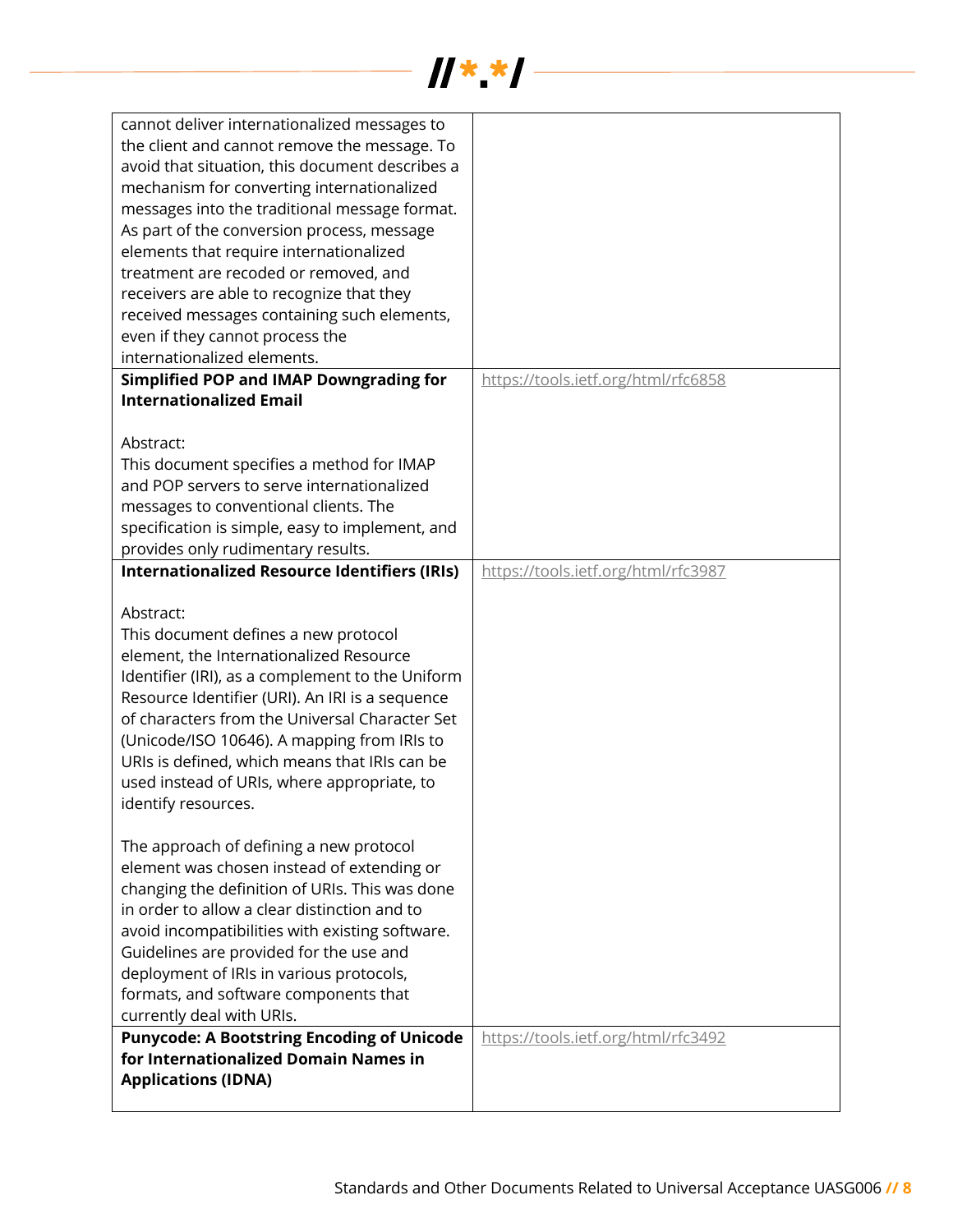

| Abstract:<br>Punycode is a simple and efficient transfer<br>encoding syntax designed for use with<br>Internationalized Domain Names in<br>Applications (IDNA).                                                                                                                                                                                                                                                                                                                                                                                                                                                                    |                                       |
|-----------------------------------------------------------------------------------------------------------------------------------------------------------------------------------------------------------------------------------------------------------------------------------------------------------------------------------------------------------------------------------------------------------------------------------------------------------------------------------------------------------------------------------------------------------------------------------------------------------------------------------|---------------------------------------|
| It uniquely and reversibly transforms a<br>Unicode string into an ASCII string. ASCII<br>characters in the Unicode string are<br>represented literally, and non-ASCII characters<br>are represented by ASCII characters that are<br>allowed in host name labels (letters, digits, and<br>hyphens). This document defines a general<br>algorithm called Bootstring that allows a string<br>of basic code points to uniquely represent any<br>string of code points drawn from a larger set.<br>Punycode is an instance of Bootstring that uses<br>particular parameter values specified by this<br>document, appropriate for IDNA. |                                       |
| <b>UAX15 Unicode Normalization Forms</b>                                                                                                                                                                                                                                                                                                                                                                                                                                                                                                                                                                                          | https://www.unicode.org/reports/tr15/ |
| This annex describes normalization forms for<br>Unicode text. When implementations keep<br>strings in a normalized form, they can be<br>assured that equivalent strings have a unique<br>binary representation. This annex also<br>provides examples, additional specifications<br>regarding normalization of Unicode text, and<br>information about conformance testing for<br>Unicode normalization forms.<br>(Defines NFC used in U-labels)                                                                                                                                                                                    |                                       |
| <b>UTS36 Unicode Security Considerations</b>                                                                                                                                                                                                                                                                                                                                                                                                                                                                                                                                                                                      | https://www.unicode.org/reports/tr36/ |
| Because Unicode contains such a large number<br>of characters and incorporates the varied<br>writing systems of the world, incorrect usage<br>can expose programs or systems to possible<br>security attacks. This is especially important as<br>more products are internationalized. This<br>document describes some of the security<br>considerations that programmers, system<br>analysts, standards developers, and users<br>should take into account, and provides specific<br>recommendations to reduce the risk of attacks.<br><b>UTS39 Unicode Security Mechanisms</b>                                                    | https://www.unicode.org/reports/tr39/ |
|                                                                                                                                                                                                                                                                                                                                                                                                                                                                                                                                                                                                                                   |                                       |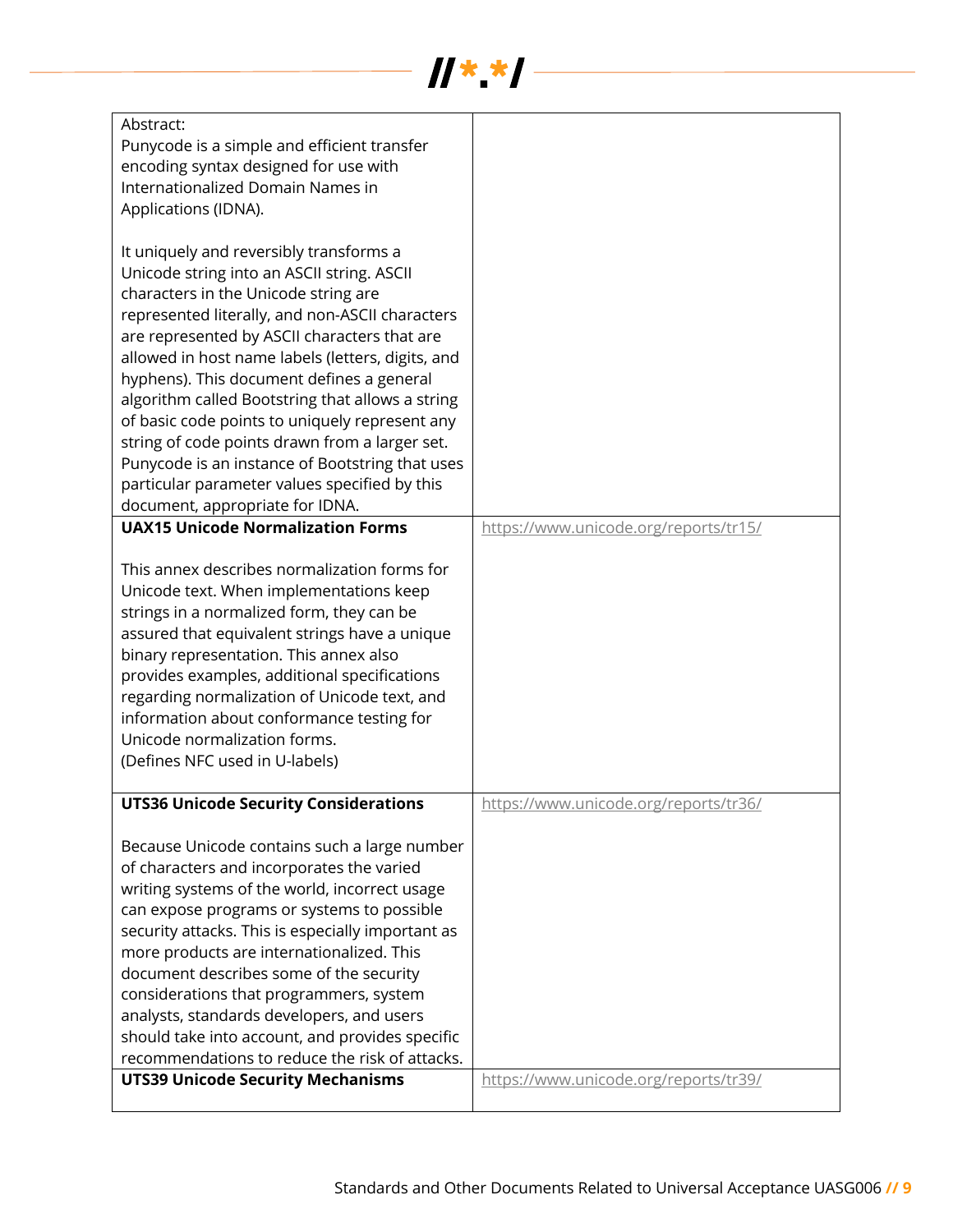

| Because Unicode contains such a large number<br>of characters and incorporates the varied<br>writing systems of the world, incorrect usage<br>can expose programs or systems to possible<br>security attacks. This document specifies<br>mechanisms that can be used to detect<br>possible security problems.                                                                                                                                  |                                                                |
|------------------------------------------------------------------------------------------------------------------------------------------------------------------------------------------------------------------------------------------------------------------------------------------------------------------------------------------------------------------------------------------------------------------------------------------------|----------------------------------------------------------------|
| (Defines the script restriction levels we suggest                                                                                                                                                                                                                                                                                                                                                                                              |                                                                |
| people use when creating mailbox names)                                                                                                                                                                                                                                                                                                                                                                                                        |                                                                |
| <b>UTS46 Unicode IDNA Compatibility</b>                                                                                                                                                                                                                                                                                                                                                                                                        | https://www.unicode.org/reports/tr46/                          |
| <b>Processing</b>                                                                                                                                                                                                                                                                                                                                                                                                                              |                                                                |
| Client software, such as browsers and<br>emailers, face a difficult transition from the<br>version of Internationalized Domain Names<br>approved in 2003 (IDNA2003), to the revision<br>approved in 2010 (IDNA2008). The specification<br>in this document provides a mechanism that<br>minimizes the impact of this transition for<br>client software, allowing client software to<br>access domains that are valid under either<br>system.   |                                                                |
| The specification provides two main features.<br>One is a comprehensive mapping to support<br>current user expectations for casing and other<br>variants of domain names (such mapping is<br>allowed by IDNA2008). The second is a<br>compatibility mechanism that supports the<br>existing domain names that were allowed<br>under IDNA2003. This second feature is<br>intended to improve client behavior during the<br>transitional period. |                                                                |
| <b>W3C Documents on Text Layout</b>                                                                                                                                                                                                                                                                                                                                                                                                            |                                                                |
| Chinese: https://www.w3.org/TR/2018/WD-<br>clreg-20181220/<br>Arabic: https://www.w3.org/TR/2018/WD-alreq-<br>20180222/<br>Indic: https://www.w3.org/TR/2017/WD-ilreq-<br>20170220/<br>Hangul: https://www.w3.org/TR/2015/WD-<br>klreg-20150723/                                                                                                                                                                                               |                                                                |
| SSAC Advisory on the Use of Emoji in<br><b>Domain Names - SAC095</b>                                                                                                                                                                                                                                                                                                                                                                           | https://www.icann.org/en/system/files/files/sac-<br>095-en.pdf |